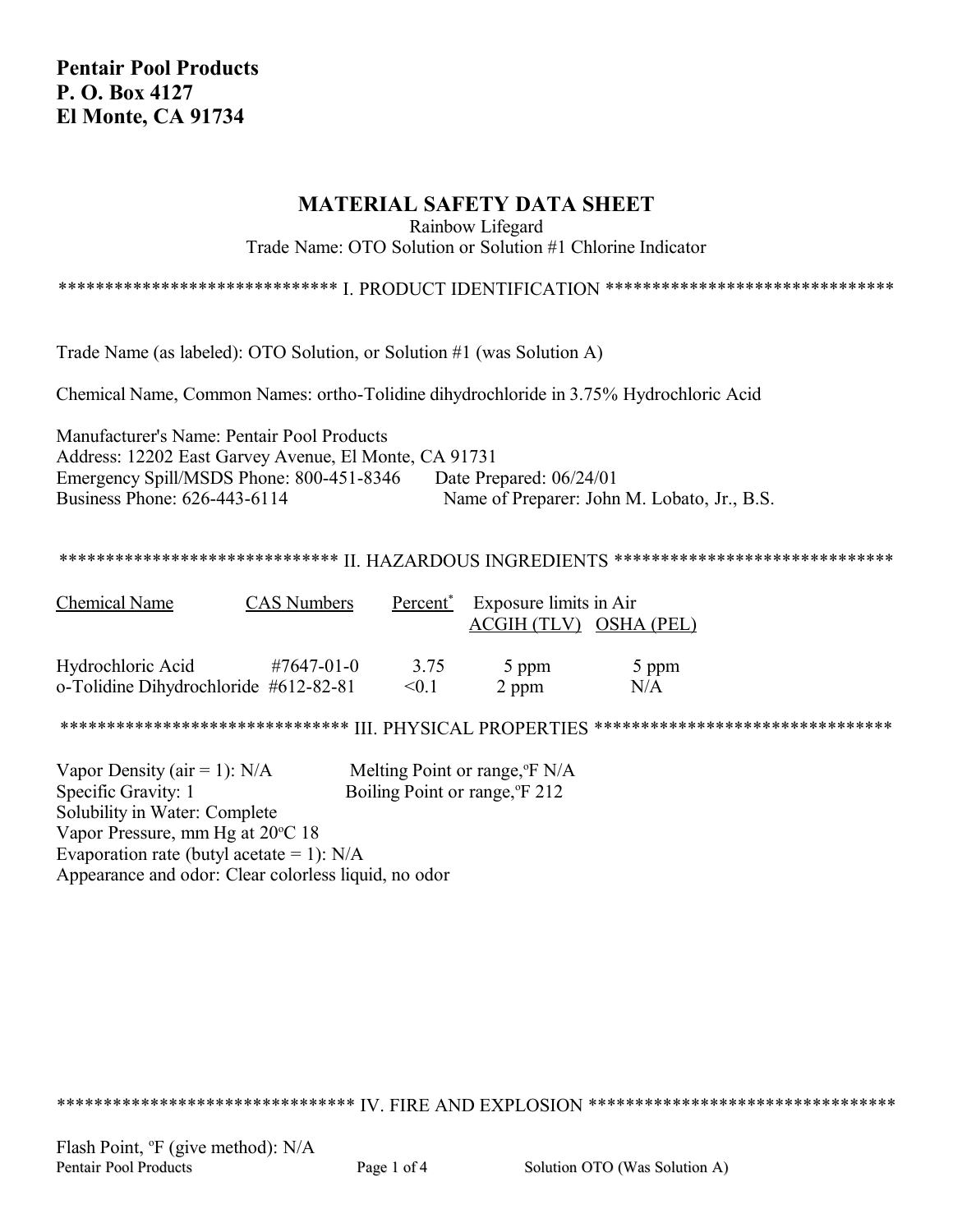Autoignition temperature, <sup>o</sup>F: N/A Flammable limits in air, volume %: Lower  $N/A$ Upper  $N/A$ Fire extinguishing materials: N/A

Water Spray Carbon Dioxide Other:

Foam \_ Dry Chemical

Special Fire Fighting Procedures: N/A

Unusual Fire and Explosion Hazards: N/A

\*\*\*\*\*\*\*\*\*\*\*\*\*\*\*\*\*\*\*\*\*\*\*\*\*\*\*\* V. HEALTH HAZARD INFORMATION \*\*\*\*\*\*\*\*\*\*\*\*\*\*\*\*\*\*\*\*\*\*\*\*\*\*\*\*\*\*

Inhaled: N/A Contact with Skin or Eyes: Will cause irritation Absorbed through skin: The o-Tolidine in this product can be readily absorbed through the skin. Swallowed: Irritation of mouth, throat and intestinal track

 $\ast$ 

HEALTH EFFECTS OR RISKS FROM EXPOSURE. Explain in lay terms. Attach extra page if more space is needed

Acute: Corrosive damage to eyes and skin upon contact

Chronic: Repeated skin contact may result in dermatitis. The o-Tolidine in this product is a suspected carcinogen and can be readily absorbed through the skin:

 $\ast$ 

FIRST AID: EMERGENCY PROCEDURES

Eve Contact: Flush with water for at least 15 minutes. Skin Contact: Wash with soap and water Inhaled: N/A Swallowed: Call Physician

 $\ast$ 

# **SUSPECTED CANCER AGENT?**

No: This product's ingredients are not found in the lists below.

X Yes: Federal OSHA X NTP X IARC \_CAL/OSHA (see note).\*

Note: California employers using CAL/OSHA-regulated carcinogens must register with CAL/OSHA.

 $\ast$ 

**Pentair Pool Products** 

Page 2 of 4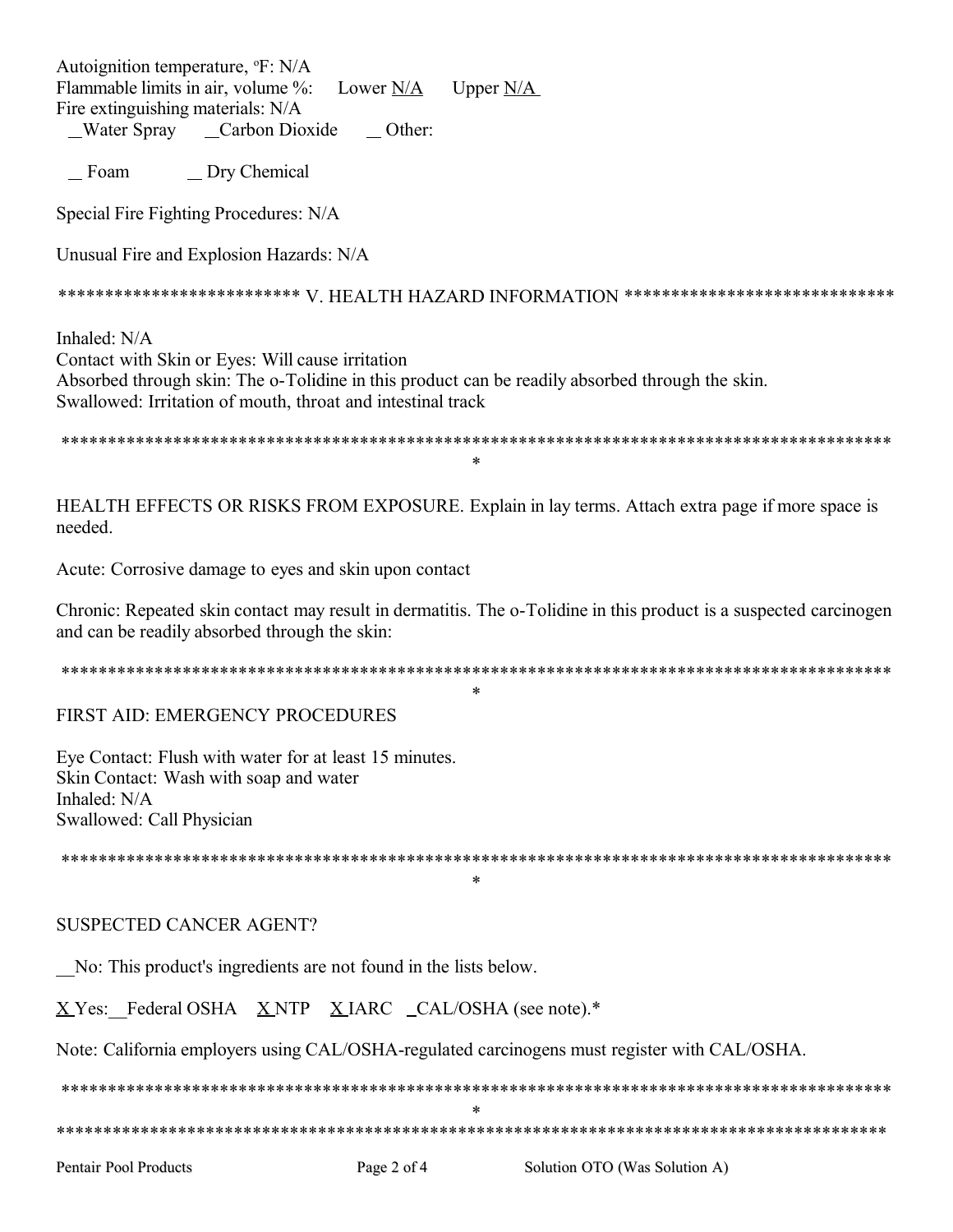# MEDICAL CONDITIONS AGGRAVATED BY EXPOSURE: None Known RECOMMENDATIONS TO PHYSICIAN\*: N/A

#### \*\*\*\*\*\*\*\*\*\*\*\*\*\*\*\*\*\*\*\*\*\*\*\*\*\*\*\*\*\*\*\*\*\*\* <code>VI.REACTIVITY</code>  $\rm{DATA}$ \*\*\*\*\*\*\*\*\*\*\*\*\*\*\*\*\*\*\*\*\*\*\*\*\*\*\*\*\*\*\*\*\*

Stability: X Stable Unstable Conditions to Avoid: Heating will result in liberation of toxic hydrogen chloride fumes.

Incompatibility (materials to avoid) N/A

Hazardous Decomposition Products (including combustion products): N/A

Hazardous Polymerization: May occur  $X$  Will not occur Conditions to Avoid: N/A

\*\*\*\*\*\*\*\*\*\*\*\*\*\*\*\*\*\*\*\*\*\*\* VII, SPILL, LEAK AND DISPOSAL PROCEDURES \*\*\*\*\*\*\*\*\*\*\*\*\*\*\*\*\*\*\*\*\*\*

Spill response procedures (include employee protection measures): Flush with water & avoid skin contact.

Preparing wastes for disposal (container types, neutralization, etc.): N/A

Note: Dispose of all wastes in accordance with federal, state and local regulations.

\*\*\*\*\*\*\*\*\*\*\*\*\*\*\*\*\*\*\*\*\*\*\*\* VIII. SPECIAL HANDLING INFORMATION \*\*\*\*\*\*\*\*\*\*\*\*\*\*\*\*\*\*\*\*\*\*\*\*\*\*

Ventilation and engineering controls: General dilution ventilation is generally adequate.

Respiratory protection: Usually not required under normal use of this product

Eye protection (type): Safety goggles

Gloves (specify material): Rubber gloves

Other clothing and equipment: Apron or lab coat

Work Practices, hygienic practices: Do not allow contact with eyes or skin

Other Handling and Storage Requirements: Keep away from heat. Store in sealed container.

Protective measures during maintenance of contaminated equipment: N/A

Labeling (precautionary statements)\*: N/A

**Pentair Pool Products**